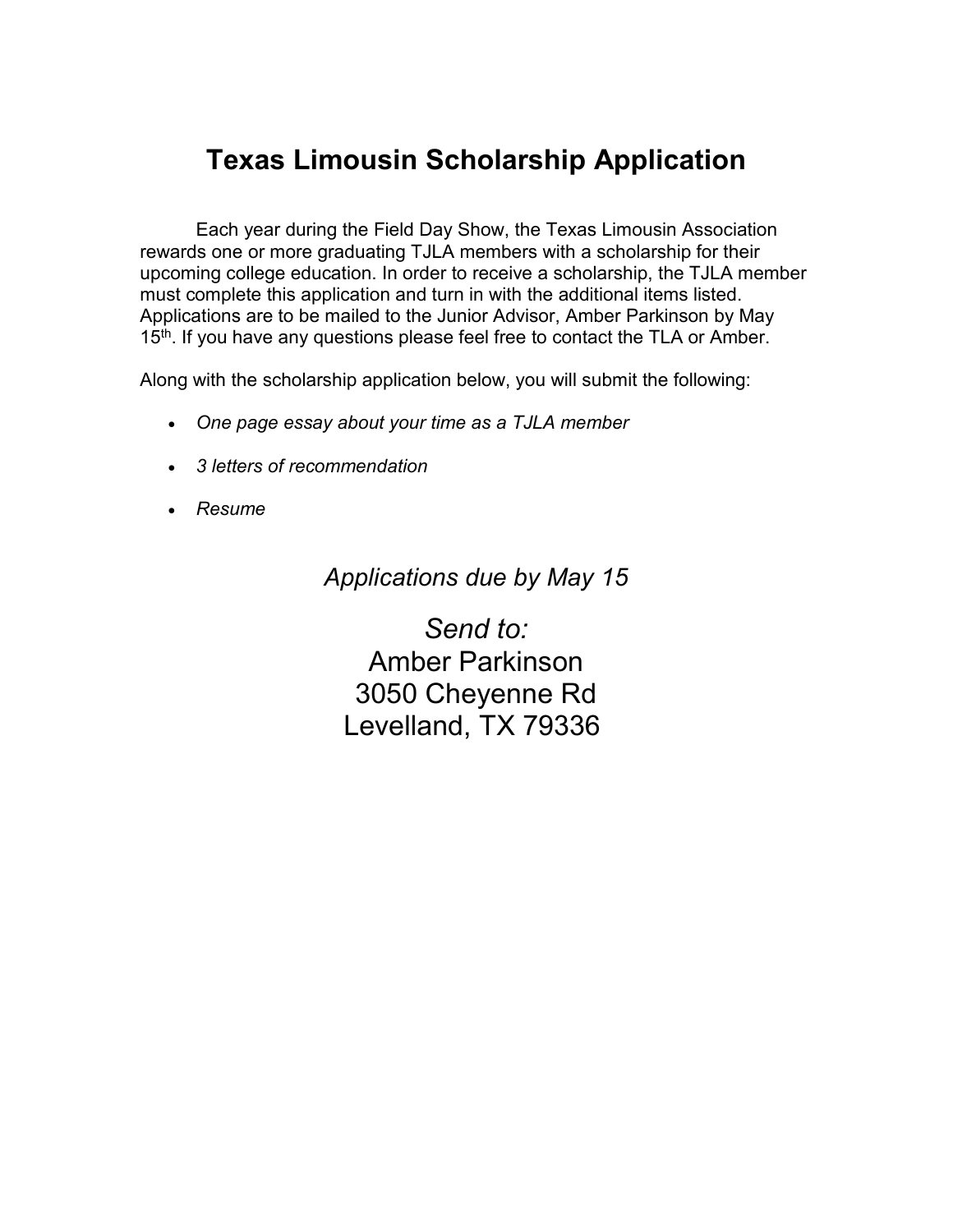## *Family and Personal Information:*

| ACT Composite Score _________ and/or SAT math and reading score: |
|------------------------------------------------------------------|
|                                                                  |
|                                                                  |

### *4-H and/or FFA Experiences:*

In the space below, list the offices held and awards received in 4-H and/or FFA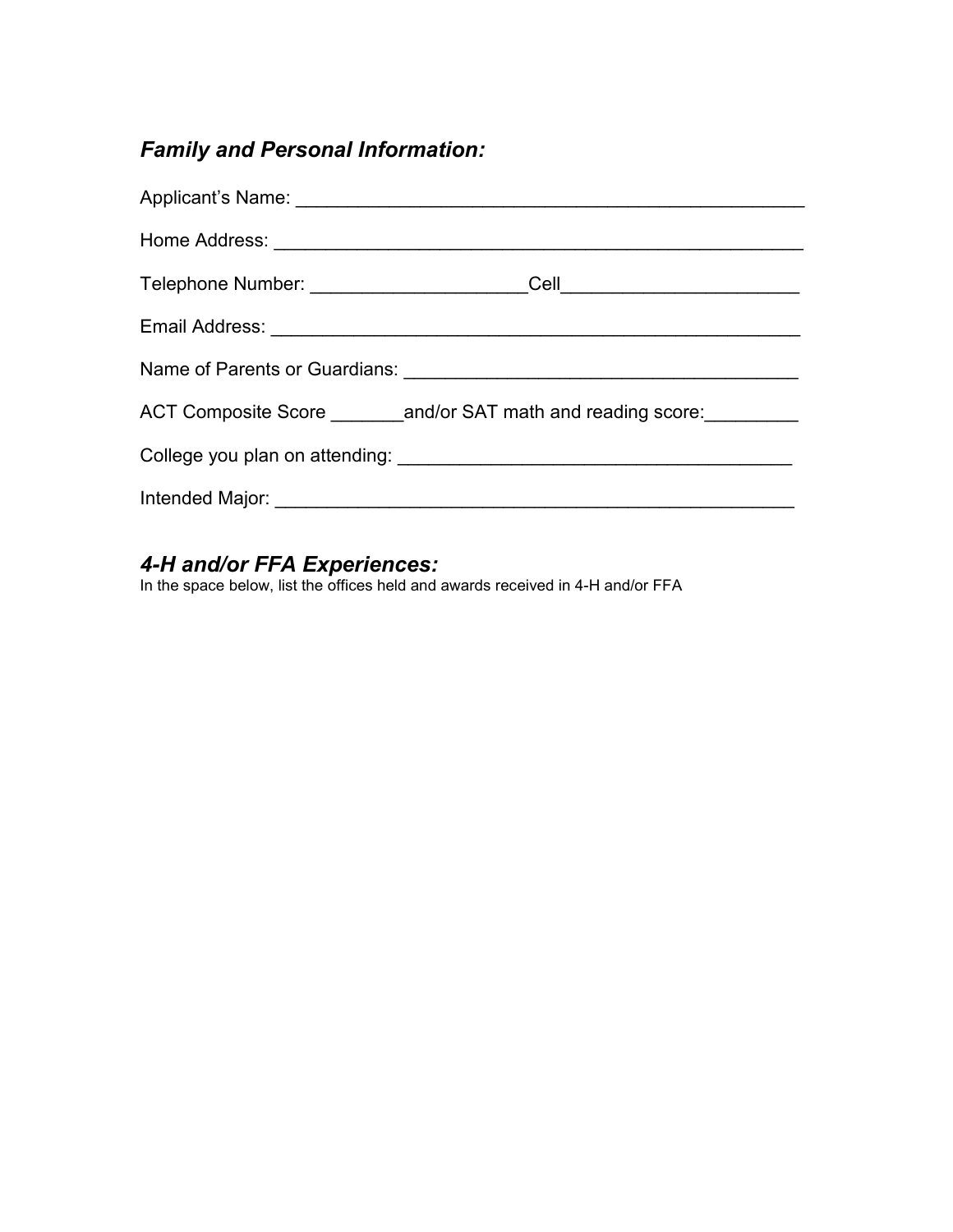## *Limousin Activities:*

In the space below, list your experiences and achievements with you Limousin Projects

#### *High School Experiences:*

In the space below, list athletics, clubs, organizations, offices held and awards received in school